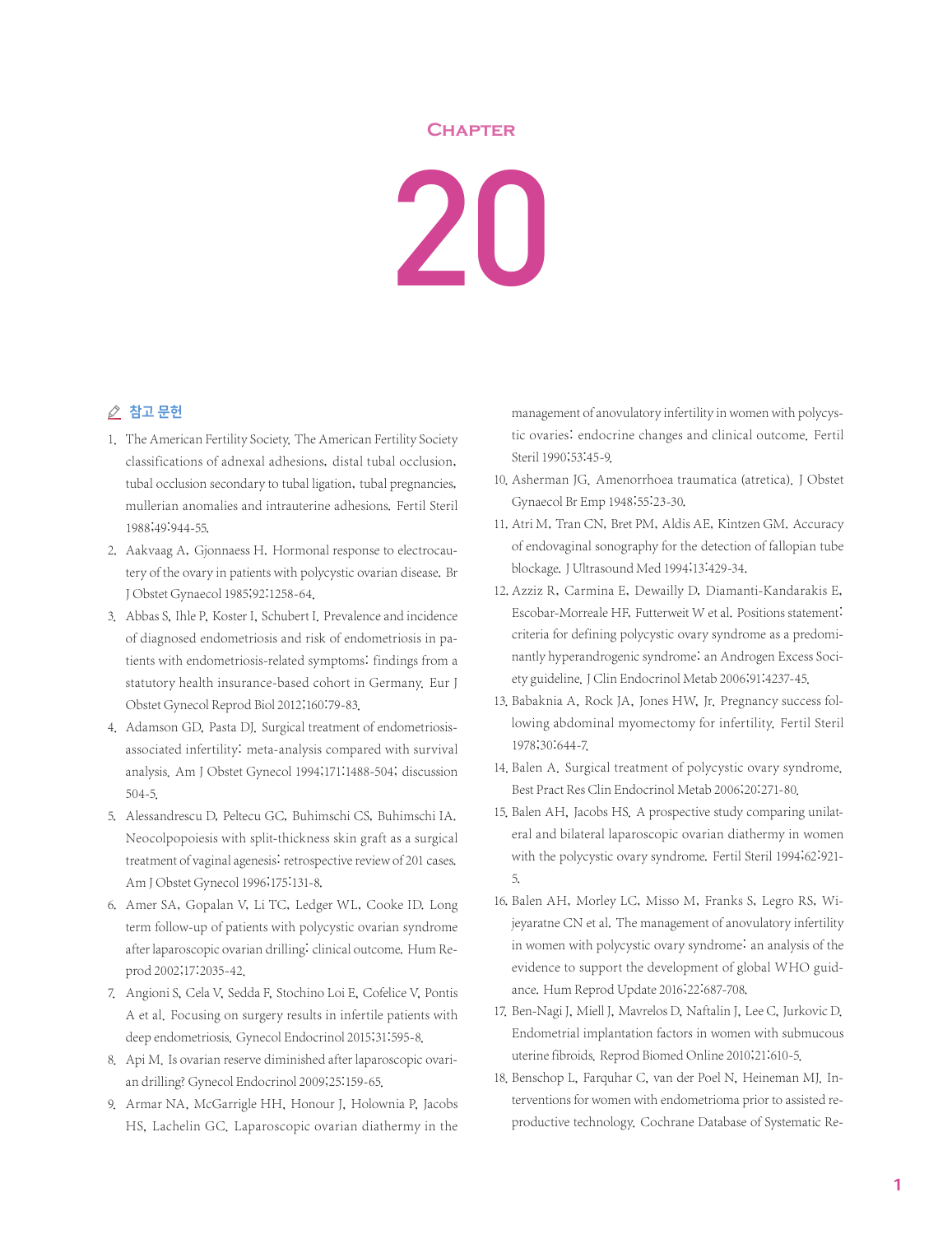views 2010.

- 19. Campo S. Ovulatory cycles, pregnancy outcome and complications after surgical treatment of polycystic ovary syndrome. Obstet Gynecol Surv 1998;53:297-308.
- 20. Campo S, Garcea N. Laparoscopic myomectomy in premenopausal women with and without preoperative treatment using gonadotrophin-releasing hormone analogues. Hum Reprod 1999;14:44-8.
- 21. Camus E, Poncelet C, Goffinet F, Wainer B, Merlet F, Nisand I et al. Pregnancy rates after in-vitro fertilization in cases of tubal infertility with and without hydrosalpinx: a meta-analysis of published comparative studies. Hum Reprod 1999;14:1243-9.
- 22. Cha SH, Lee MH, Kim JH, Lee CN, Yoon TK, Cha KY. Fertility outcome after tubal anastomosis by laparoscopy and laparotomy. J Am Assoc Gynecol Laparosc 2001;8:348-52.
- 23. Chan YY, Jayaprakasan K, Zamora J, Thornton JG, Raine-Fenning N, Coomarasamy A. The prevalence of congenital uterine anomalies in unselected and high-risk populations: a systematic review. Hum Reprod Update 2011;17:761-71.
- 24. Chen LS, Zhu ZQ, Li J, Wang ZT, Qiang Y, Hu XY et al. Hysterosalpingo-contrast-sonography vs. magnetic resonancehysterosalpingography for diagnosing fallopian tubal patency: A systematic review and meta-analysis. Eur J Radiol 2020;125:108891.
- 25. Deffarges JV, Haddad B, Musset R, Paniel BJ. Utero-vaginal anastomosis in women with uterine cervix atresia: long-term follow-up and reproductive performance. A study of 18 cases. Hum Reprod 2001;16:1722-5.
- 26. Degueldre M, Vandromme J, Huong PT, Cadiere GB. Robotically assisted laparoscopic microsurgical tubal reanastomosis: a feasibility study. Fertil Steril 2000;74:1020-3.
- 27. Dreisler E, Kjer JJ. Asherman's syndrome: current perspectives on diagnosis and management. Int J Womens Health 2019;11:191-8.
- 28. Dubuisson JB, Chavet X, Chapron C, Gregorakis SS, Morice P. Uterine rupture during pregnancy after laparoscopic myomectomy. Hum Reprod 1995;10:1475-7.
- 29. Duffy JM, Arambage K, Correa FJ, Olive D, Farquhar C, Garry R et al. Laparoscopic surgery for endometriosis. Cochrane Database of Systematic Reviews 2014.
- 30. El-Sheikhah A, Aboulghar M, Read R, El-Hendawi E. The extent of ovarian damage produced by ovarian cauterisation in the human. J Obstet Gynaecol 2004;24:664-6.
- 31. Eshel A, Abdulwahid NA, Armar NA, Adams JM, Jacobs HS. Pulsatile luteinizing hormone-releasing hormone therapy in women with polycystic ovary syndrome. Fertil Steril

1988;49:956-60.

- 32. Farhi J, Bar-Hava I, Homburg R, Dicker D, Ben-Rafael Z. Induced regeneration of endometrium following curettage for abortion: a comparative study. Hum Reprod 1993;8:1143-4.
- 33. Farquhar C, Brown J, Marjoribanks J. Laparoscopic drilling by diathermy or laser for ovulation induction in anovulatory polycystic ovary syndrome. Cochrane Database Syst Rev 2012:Cd001122.
- 34. Farquhar C, Lilford RJ, Marjoribanks J, Vandekerckhove P. Laparoscopic 'drilling' by diathermy or laser for ovulation induction in anovulatory polycystic ovary syndrome. Cochrane Database Syst Rev 2007:CD001122.
- 35. Farquhar CM, Williamson K, Gudex G, Johnson NP, Garland J, Sadler L. A randomized controlled trial of laparoscopic ovarian diathermy versus gonadotropin therapy for women with clomiphene citrate-resistant polycystic ovary syndrome. Fertil Steril 2002;78:404-11.
- 36. Flyckt RL, Goldberg JM. Laparoscopic ovarian drilling for clomiphene-resistant polycystic ovary syndrome. Semin Reprod Med 2011;29:138-46.
- 37. Franik S, Eltrop SM, Kremer JA, Kiesel L, Farquhar C. Aromatase inhibitors (letrozole) for subfertile women with polycystic ovary syndrome. Cochrane Database Syst Rev 2018;5:CD010287.
- 38. Fujimoto VY, Miller JH, Klein NA, Soules MR. Congenital cervical atresia: report of seven cases and review of the literature. Am J Obstet Gynecol 1997;177:1419-25.
- 39. Fuldeore MJ, Soliman AM. Prevalence and symptomatic burden of diagnosed endometriosis in the United States: national estimates from a cross-sectional survey of 59,411 women. Gynecologic and obstetric investigation 2017;82:453-61.
- 40. Gauwerky JF, Wallwiener D, Bastert G. An endoscopically assisted technique for construction of a neovagina. Arch Gynecol Obstet 1992;252:59-63.
- 41. Gj $\boxtimes$ nnaess H. Polycystic ovarian syndrome treated by ovarian electrocautery through the laparoscope. Fertility and Sterility 1984;41:20-5.
- 42. Gjonnaess H. Ovarian electrocautery in the treatment of women with polycystic ovary syndrome (PCOS). Factors affecting the results. Acta Obstet Gynecol Scand 1994;73:407-12.
- 43. Gjonnaess H. Late endocrine effects of ovarian electrocautery in women with polycystic ovary syndrome. Fertil Steril 1998;69:697-701.
- 44. Granberg M, Strandell A, Thorburn J, Daya S, Wikland M. Economic evaluation of infertility treatment for tubal disease. J Assist Reprod Genet 2003;20:301-8.
- 45. Greenblatt E, Casper RF. Endocrine changes after laparoscop-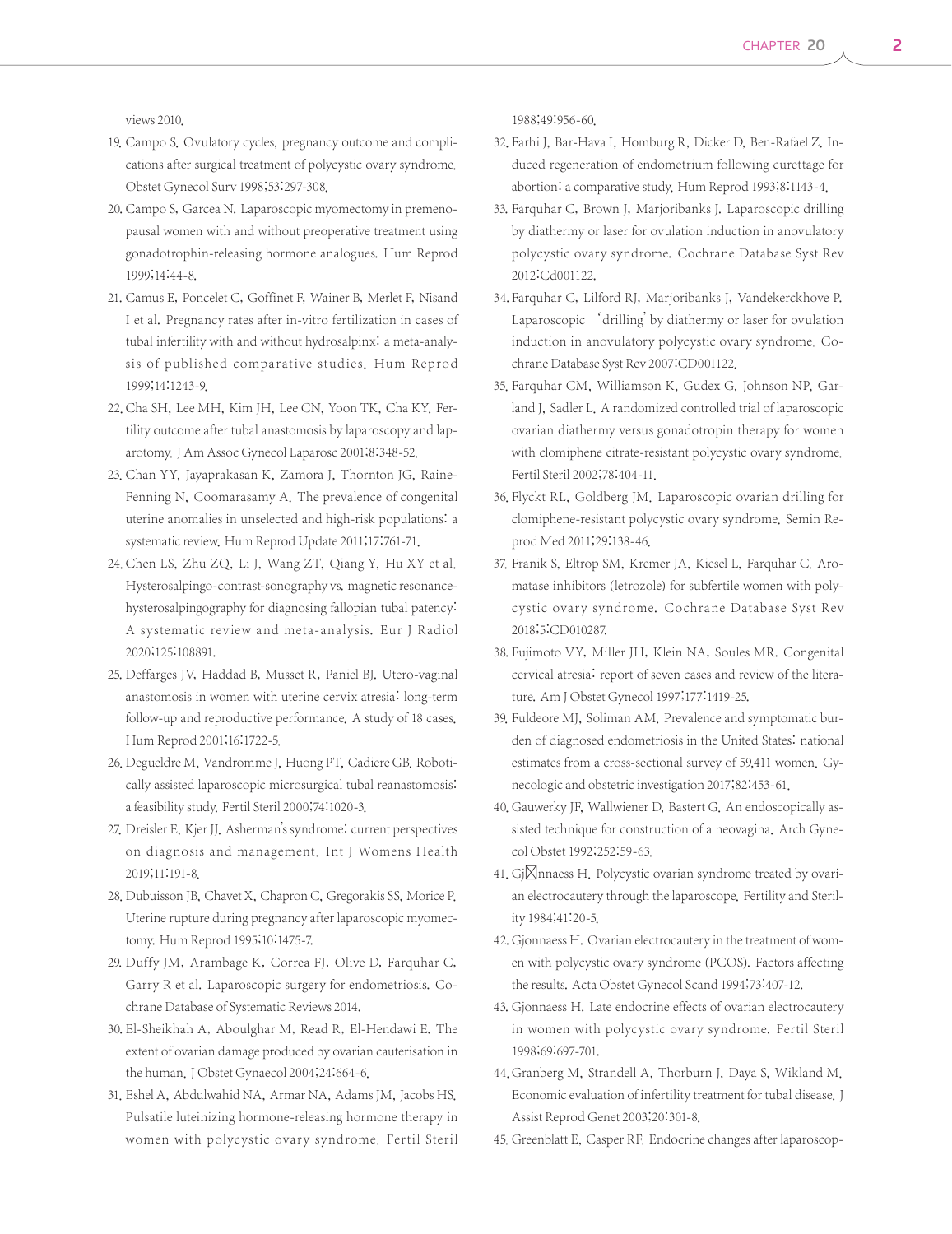ic ovarian cautery in polycystic ovarian syndrome. Am J Obstet Gynecol 1987;156:279-85.

- 46. He RH, Gao HJ, Li YQ, Zhu XM. The associated factors to endometrial cavity fluid and the relevant impact on the IVF-ET outcome. Reprod Biol Endocrinol 2010;8:46.
- 47. Hendriks ML, van der Valk P, Lambalk CB, Broeckaert MA, Homburg R, Hompes PG. Extensive tissue damage of bovine ovaries after bipolar ovarian drilling compared to monopolar electrocoagulation or carbon dioxide laser. Fertil Steril 2010;93:969-75.
- 48. Homburg R. Clomiphene citrate--end of an era? A mini-review. Hum Reprod 2005;20:2043-51.
- 49. Jackson ND, Rosenblatt PL. Use of Interceed Absorbable Adhesion Barrier for vaginoplasty. Obstet Gynecol 1994;84:1048- 50.
- 50. Khan Z, Goldberg JM. Hysteroscopic Management of Asherman's Syndrome.J Minim Invasive Gynecol 2018;25:218-28.
- 51. Lebbi I, Ben Temime R, Fadhlaoui A, Feki A. Ovarian Drilling in PCOS: Is it Really Useful? Front Surg 2015;2:30.
- 52. Li TC, Mortimer R, Cooke ID, Myomectomy: a retrospective study to examine reproductive performance before and after surgery. Hum Reprod 1999;14:1735-40.
- 53. Lindenman E, Shepard MK, Pescovitz OH. Mullerian agenesis: an update. Obstet Gynecol 1997;90:307-12.
- 54. Mahmood TA, Templeton A. Prevalence and genesis of endometriosis. Human reproduction 1991;6:544-9.
- 55. Malkawi HY, Qublan HS, Hamaideh AH. Medical vs. surgical treatment for clomiphene citrate-resistant women with polycystic ovary syndrome. J Obstet Gynaecol 2003;23:289- 93.
- 56. Marana R, Catalano GF, Muzii L. Salpingoscopy. Curr Opin Obstet Gynecol 2003;15:333-6.
- 57. March CM. Asherman's syndrome. Semin Reprod Med 2011;29:83-94.
- 58. March CM, Israel R, March AD. Hysteroscopic management of intrauterine adhesions. Am J Obstet Gynecol 1978;130:653- 7.
- 59. Marchionni M, Fambrini M, Zambelli V, Scarselli G, Susini T. Reproductive performance before and after abdominal myomectomy: a retrospective analysis. Fertil Steril 2004;82:154-9, quiz 265.
- 60. Markham SM, Parmley TH, Murphy AA, Huggins GR, Rock JA. Cervical agenesis combined with vaginal agenesis diagnosed by magnetic resonance imaging. Fertil Steril 1987;48:143-5.
- 61. McComb PF, Paleologou A. The intussusception salpingostomy technique for the therapy of distal oviductal occlusion at

laparoscopy. Obstet Gynecol 1991;78:443-7.

- 62. Meuleman C, Vandenabeele B, Fieuws S, Spiessens C, Timmerman D, D'Hooghe T. High prevalence of endometriosis in infertile women with normal ovulation and normospermic partners. Fertility and sterility 2009;92:68-74.
- 63. Moen MH, Schei B. Epidemiology of endometriosis in a Norwegian county. Acta obstetricia et gynecologica Scandinavica 1997;76:559-62.
- 64. Musich JR, Behrman SJ. Surgical management of tubal obstruction at the uterotubal junction. Fertil Steril 1983;40:423- 41.
- 65. Naether OG, Baukloh V, Fischer R, Kowalczyk T. Long-term follow-up in 206 infertility patients with polycystic ovarian syndrome after laparoscopic electrocautery of the ovarian surface. Hum Reprod 1994;9:2342-9.
- 66. Nasr AL, Al-Inany HG, Thabet SM, Aboulghar M. A clinicohysteroscopic scoring system of intrauterine adhesions. Gynecol Obstet Invest 2000;50:178-81.
- 67. Nawroth F, Foth D, Schmidt T. Minihysteroscopy as routine diagnostic procedure in women with primary infertility. J Am Assoc Gynecol Laparosc 2003;10:396-8.
- 68. Newton JR, MacKenzie WE, Emens MJ, Jordan JA. Division of uterine adhesions (Asherman's syndrome) with the Nd-YAG laser. Br J Obstet Gynaecol 1989;96:102-4.
- 69. Orhue AA, Aziken ME, Igbefoh JO. A comparison of two adjunctive treatments for intrauterine adhesions following lysis. Int J Gynaecol Obstet 2003;82:49-56.
- 70. Palomba S, Falbo A, Zullo F. Management strategies for ovulation induction in women with polycystic ovary syndrome and known clomifene citrate resistance. Curr Opin Obstet Gynecol 2009;21:465-73.
- 71. Purohit P, Vigneswaran K. Fibroids and Infertility. Curr Obstet Gynecol Rep 2016;5:81-8.
- 72. Puttemans PJ, Brosens IA. Salpingectomy improves in-vitro fertilization outcome in patients with a hydrosalpinx: blind victimization of the fallopian tube? Hum Reprod 1996;11:2079-81.
- 73. Rackow BW, Taylor HS. Submucosal uterine leiomyomas have a global effect on molecular determinants of endometrial receptivity. Fertil Steril 2010;93:2027-34.
- 74. Roberts CP, Haber MJ, Rock JA. Vaginal creation for mullerian agenesis. Am J Obstet Gynecol 2001;185:1349-52; discussion 52-3.
- 75. Rock JA, Jones HW, Jr. The double uterus associated with an obstructed hemivagina and ipsilateral renal agenesis. Am J Obstet Gynecol 1980;138:339-42.
- 76. Rock JA, Murphy AA. Anatomic abnormalities. Clin Obstet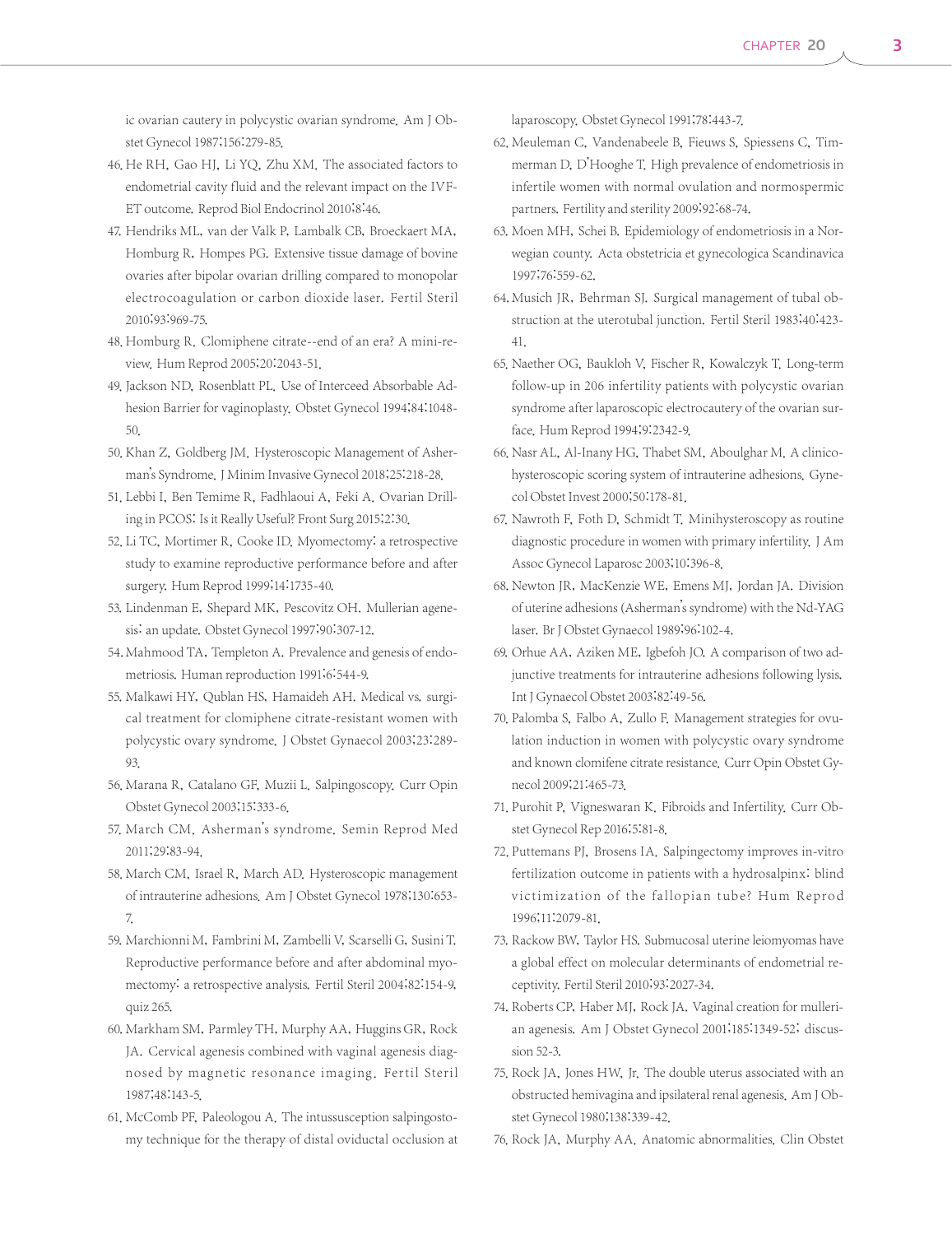Gynecol 1986;29:886-911.

- 77. Rock JA, Reeves LA, Retto H, Baramki TA, Zacur HA, Jones HW, Jr. Success following vaginal creation for Mullerian agenesis. Fertil Steril 1983;39:809-13.
- 78. Rock JA, Schlaff WD, Zacur HA, Jones HW, Jr. The clinical management of congenital absence of the uterine cervix. Int J Gynaecol Obstet 1984;22:231-5.
- 79. Rosenfeld DL. Abdominal myomectomy for otherwise unexplained infertility. Fertil Steril 1986;46:328-30.
- 80. Rossetti A, Sizzi O, Soranna L, Mancuso S, Lanzone A. Fertility outcome: long-term results after laparoscopic myomectomy. Gynecol Endocrinol 2001;15:129-34.
- 81. Saleh A, Morris D, Tan SL, Tulandi T. Effects of laparoscopic ovarian drilling on adrenal steroids in polycystic ovary syndrome patients with and without hyperinsulinemia. Fertil Steril 2001;75:501-4.
- 82. Schenker JG, Margalioth EJ. Intrauterine adhesions: an updated appraisal. Fertil Steril 1982;37:593-610.
- 83. Seow KM, Chang YW, Chen KH, Juan CC, Huang CY, Lin LT et al. Molecular Mechanisms of Laparoscopic Ovarian Drilling and Its Therapeutic Effects in Polycystic Ovary Syndrome.Int J Mol Sci 2020;21.
- 84. Seow KM, Juan CC, Hwang JL, Ho LT. Laparoscopic surgery in polycystic ovary syndrome: reproductive and metabolic effects. Semin Reprod Med 2008;26:101-10.
- 85. Smith DC, Uhlir JK. Myomectomy as a reproductive procedure. Am J Obstet Gynecol 1990;162:1476-9; discussion 9-82.
- 86. Soares SR, Barbosa dos Reis MM, Camargos AF. Diagnostic accuracy of sonohysterography, transvaginal sonography, and hysterosalpingography in patients with uterine cavity diseases. Fertil Steril 2000;73:406-11.
- 87. Stillman RJ, Asarkof N. Association between mullerian duct malformations and Asherman syndrome in infertile women. Obstet Gynecol 1985;65:673-7.
- 88. Strandell A, Waldenstrom U, Nilsson L, Hamberger L. Hydrosalpinx reduces in-vitro fertilization/embryo transfer pregnancy rates. Hum Reprod 1994;9:861-3.
- 89. Sudik R, Husch K, Steller J, Daume E. Fertility and pregnancy outcome after myomectomy in sterility patients. Eur J Obstet Gynecol Reprod Biol 1996;65:209-14.
- 90. Sulak PJ, Letterie GS, Coddington CC, Hayslip CC, Woodward JE, Klein TA. Histology of proximal tubal occlusion. Fertil Steril 1987;48:437-40.
- 91. Swolin K, Rosencrantz M. Laparoscopy vs. hysterosalpingography in sterility investigations. A comparative study. Fertil Steril 1972;23:270-3.
- 92. Takeuchi H, Kitade M, Kikuchi I, Shimanuki H, Kumakiri J,

Kitano T et al. Laparoscopic adenomyomectomy and hysteroplasty: a novel method. J Minim Invasive Gynecol 2006;13:150-4.

- 93. Teede HJ, Misso ML, Costello MF, Dokras A, Laven J, Moran L et al. Recommendations from the international evidencebased guideline for the assessment and management of polycystic ovary syndrome. Fertil Steril 2018;110:364-79.
- 94. Thessaloniki EA-SPCWG. Consensus on infertility treatment related to polycystic ovary syndrome. Hum Reprod 2008;23:462-77.
- 95. Valle RF, Sciarra JJ. Intrauterine adhesions: hysteroscopic diagnosis, classification, treatment, and reproductive outcome. Am J Obstet Gynecol 1988;158:1459-70.
- 96. Vercellini P, Maddalena S, De Giorgi O, Aimi G, Crosignani PG. Abdominal myomectomy for infertility: a comprehensive review. Hum Reprod 1998;13:873-9.
- 97. Vercellini P, Maddalena S, De Giorgi O, Pesole A, Ferrari L, Crosignani PG. Determinants of reproductive outcome after abdominal myomectomy for infertility. Fertil Steril 1999;72:109-14.
- 98. Verhoeven HC, Berry H, Frantzen C, Schlosser HW. Surgical treatment for distal tubal occlusion. A review of 167 cases. J Reprod Med 1983;28:293-304.
- 99. Verkauf BS. Myomectomy for fertility enhancement and preservation. Fertil Steril 1992;58:1-15.
- 100. Veronikis DK, McClure GB, Nichols DH. The Vecchietti operation for constructing a neovagina: indications, instrumentation, and techniques. Obstet Gynecol 1997;90:301-4.
- 101. Vesce F, Jorizzo G, Bianciotto A, Gotti G. Use of the copper intrauterine device in the management of secondary amenorrhea. Fertil Steril 2000;73:162-5.
- 102. Wabrek AJ, Millard PR, Wilson WB, Jr., Pion RJ. Creation of a neovagina by the Frank nonoperative method. Obstet Gynecol 1971;37:408-13.
- 103. Wenof M, Reyniak JV, Novendstern J, Castadot MJ. Transverse vaginal septum. Obstet Gynecol 1979;54:60-4.
- 104. Westhoff C, Davis A. Tubal sterilization: focus on the U.S. experience. Fertil Steril 2000;73:913-22.
- 105. Wheeless CR. Atlas of pelvic surgery. 3rd ed. Baltimore: Williams & Wilkins, 1997.
- 106. Wu CH, Gocial B. A pelvic scoring system for infertility surgery.Int J Fertil 1988;33:341-6.
- 107. Yoon TK, Sung HR, Kang HG, Cha SH, Lee CN, Cha KY. Laparoscopic tubal anastomosis: fertility outcome in 202 cases. Fertil Steril 1999;72:1121-6.
- 108. Yoshino O, Hayashi T, Osuga Y, Orisaka M, Asada H, Okuda S et al. Decreased pregnancy rate is linked to abnor-